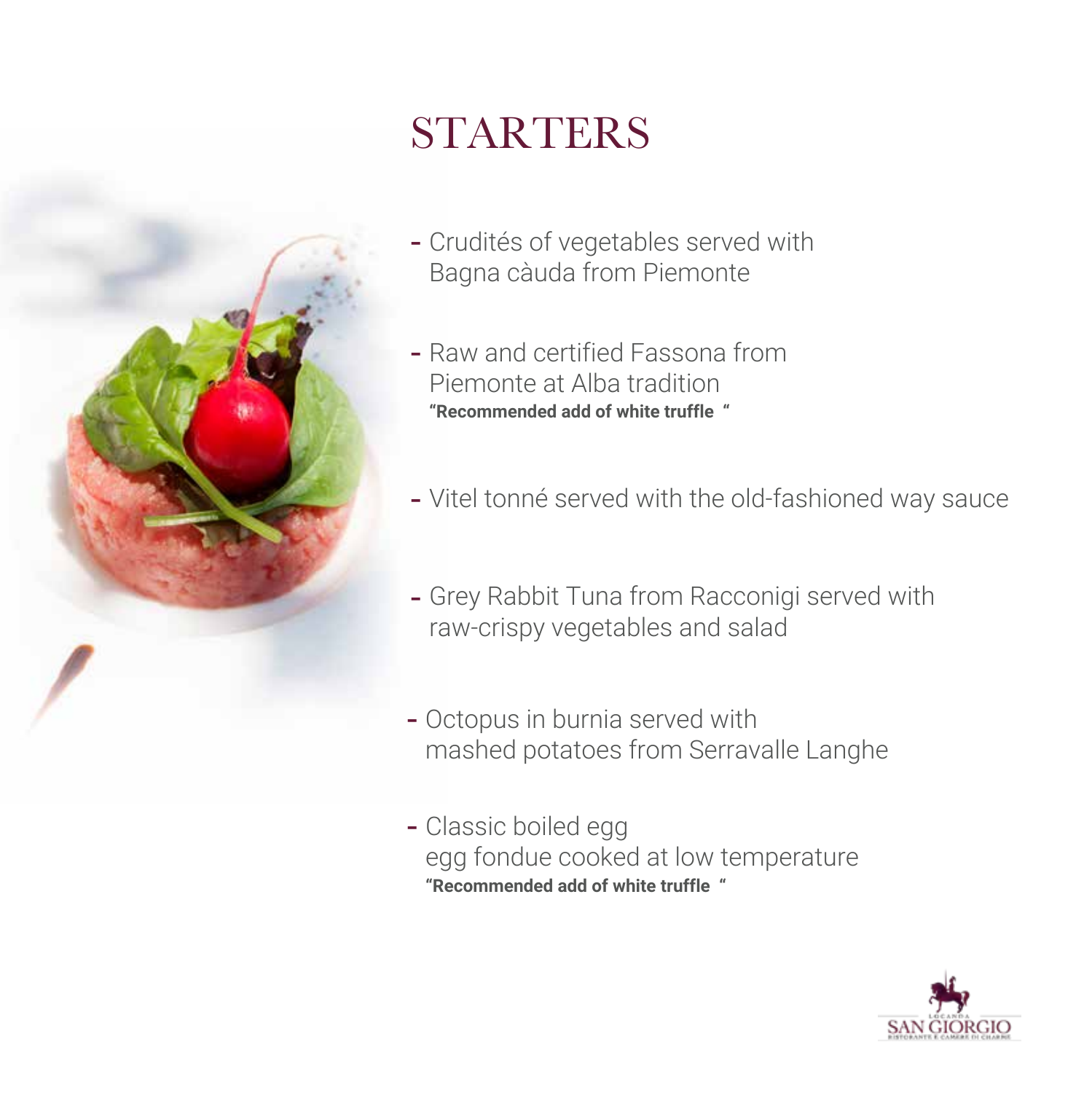

# FIRST COURSES

- Handmade plin Ravioli sautéed with mountain melted-butter and rosemary
- Potato Gnocchi from Serravalle Scrivia, cuttlefishes, green bean and bean sauce
- Thirty egg yolks handmade Tajarin made of stone-ground flour from the Marino di Cossano Belbo mill served with carbonara sauce **"Recommended add of white truffle "**
- Organic risotto Acquarello served with Castelmagno Cheese and Barolo sauce **"Recommended add of white truffle "**

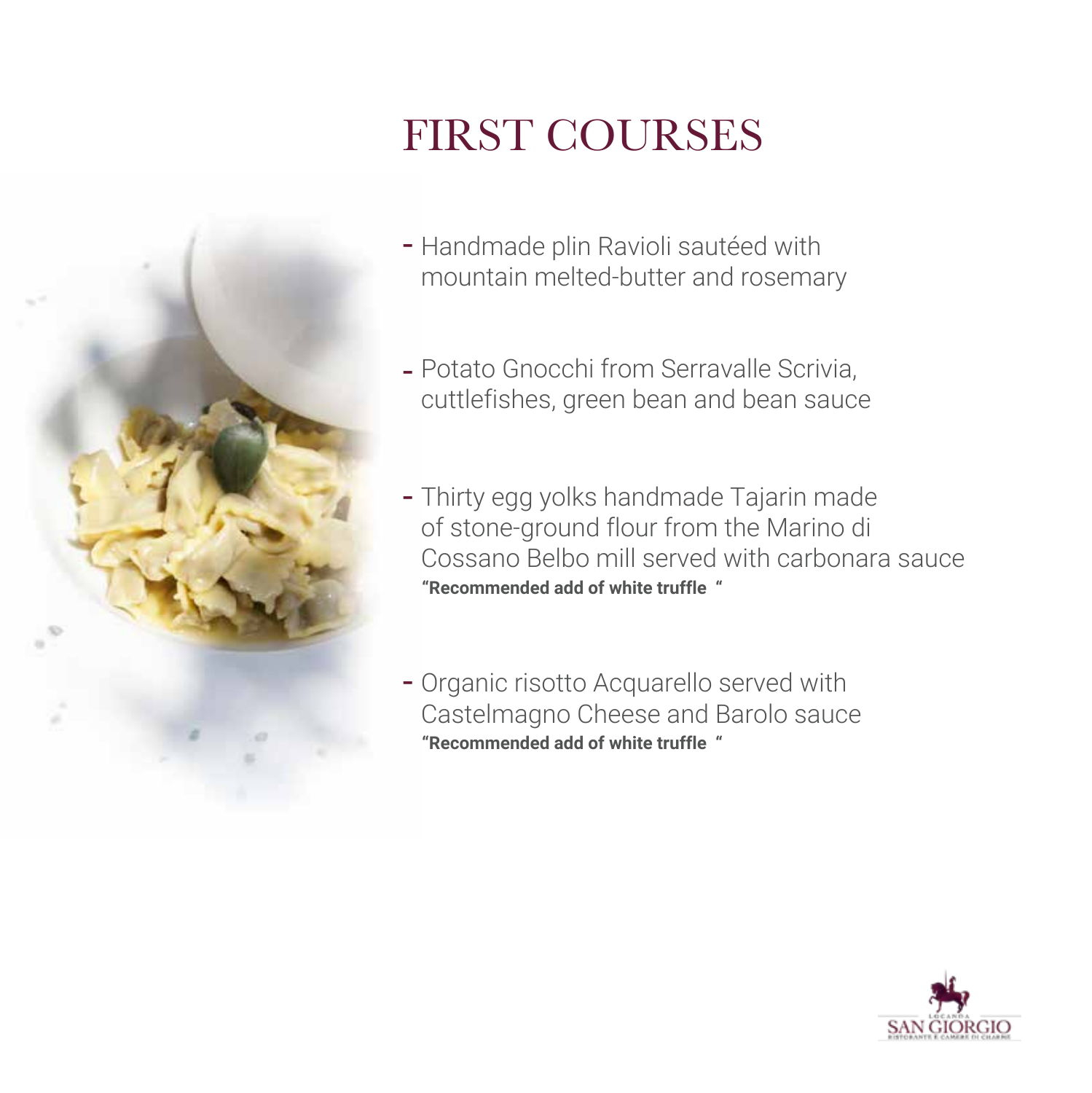

## MAIN DISHES

- Sliced Fassona "filetto" from Piemonte served with garden vegetables **"Recommended add of white truffle "**
- Veal cheek in Barolo wine served with polenta
- Typical Trippa served with toasted croutons
- Snapper slice served with turnip tops sauce

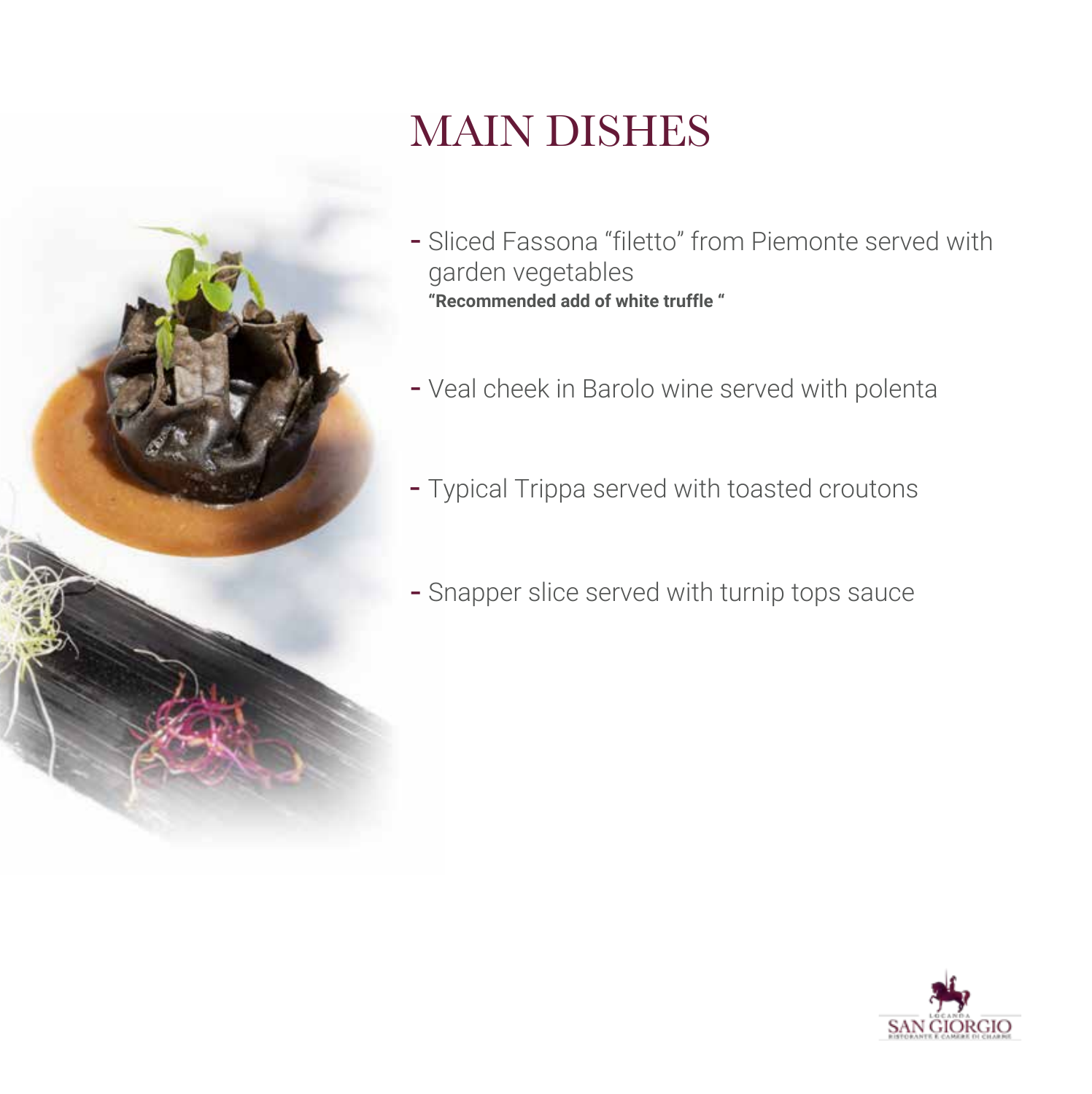# MENÙ OF THE DAY



- The small entrè served with the San Giorgio sparkling wine
- Traditional starter "proposal of the day" **"Recommended add of white truffle "**
- Thirty egg yolks tagliatella sauteed with sausage ragù from Bra **"Recommended add of white truffle "**
- Veal cheek in Barolo wine served with polenta
- Small tasting of dessert